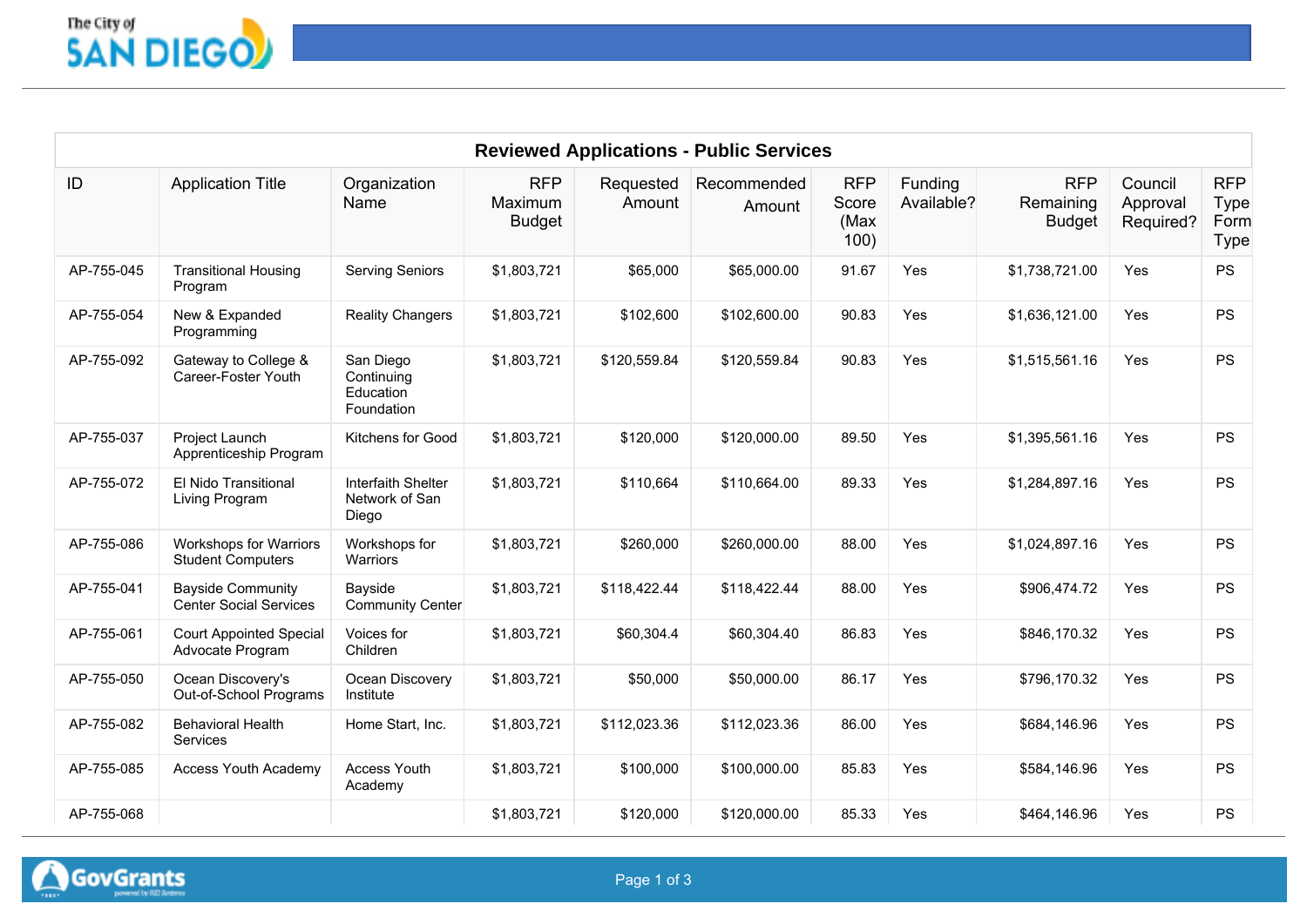|            | Safe Point San Diego<br>(SPSD)                    | Family Health<br>Centers of San<br>Diego Inc                                             |             |             |              |       |           |              |           |           |
|------------|---------------------------------------------------|------------------------------------------------------------------------------------------|-------------|-------------|--------------|-------|-----------|--------------|-----------|-----------|
| AP-755-053 | <b>LGBT Behavioral Health</b><br>Services         | San Diego LGBT<br>Community Center                                                       | \$1,803,721 | \$150,000   | \$150,000.00 | 84.83 | Yes       | \$314,146.96 | Yes       | <b>PS</b> |
| AP-755-081 | FY23 CDBG Public<br>Service Program               | La Maestra Family<br>Clinic, Inc.                                                        | \$1,803,721 | \$197,600   | \$197,600.00 | 84.17 | Yes       | \$116,546.96 | Yes       | <b>PS</b> |
| AP-755-071 | Supportive Student<br><b>Services</b>             | <b>Wesley House</b><br>Student<br>Residence, Inc.                                        | \$1,803,721 | \$87,148    | \$87,148.00  | 83.83 | Yes       | \$29,398.96  | Yes       | PS        |
| AP-755-088 | Senior Meal Delivery &<br><b>Services</b>         | Meals-on-Wheels<br>Greater San<br>Diego, Inc. dba<br>Meals on Wheels<br>San Diego County | \$1,803,721 | \$52,220    | \$52,220.00  | 83.17 | No        | \$29,398.96  | No        | <b>PS</b> |
| AP-755-040 | Aquatic Therapy for<br><b>Vulnerable Veterans</b> | Wave Academy                                                                             | \$1,803,721 | \$100,540.5 | \$100,540.50 | 82.50 | No        | \$29,398.96  | No        | <b>PS</b> |
| AP-755-070 | UrbanLife Cafe<br>Leadership Academy              | Urban Life<br>Ministries, Inc                                                            | \$1,803,721 | \$115,000   | \$115,000.00 | 82.33 | No        | \$29,398.96  | No        | <b>PS</b> |
| AP-755-078 | TechHire+                                         | San Diego<br>Workforce<br>Partnership                                                    | \$1,803,721 | \$499,914.4 | \$499,914.40 | 81.50 | No        | \$29,398.96  | No        | <b>PS</b> |
| AP-755-051 | <b>Reentry Vocational</b><br><b>Services</b>      | Center for<br>Employment<br>Opportunities                                                | \$1,803,721 | \$100,000   | \$100,000.00 | 81.50 | <b>No</b> | \$29,398.96  | No        | <b>PS</b> |
| AP-755-064 | <b>Solar Installation Basic</b><br>Training       | <b>GRID Alternatives</b><br>San Diego                                                    | \$1,803,721 | \$64,063    | \$64,063.00  | 81.33 | No        | \$29,398.96  | No        | <b>PS</b> |
| AP-755-035 | Safe Parking                                      | Jewish Family<br>Service of San<br>Diego                                                 | \$1,803,721 | \$53,405    | \$53,405.00  | 80.33 | No        | \$29,398.96  | No        | PS        |
| AP-755-065 | <b>Senior Services</b><br>Expansion               | Casa Familiar                                                                            | \$1,803,721 | \$75,000    | \$75,000.00  | 80.33 | <b>No</b> | \$29,398.96  | <b>No</b> | <b>PS</b> |
| AP-755-048 | Project Nourish                                   |                                                                                          | \$1,803,721 | \$141,577   | \$141,577.00 | 79.17 | <b>No</b> | \$29,398.96  | <b>No</b> | <b>PS</b> |